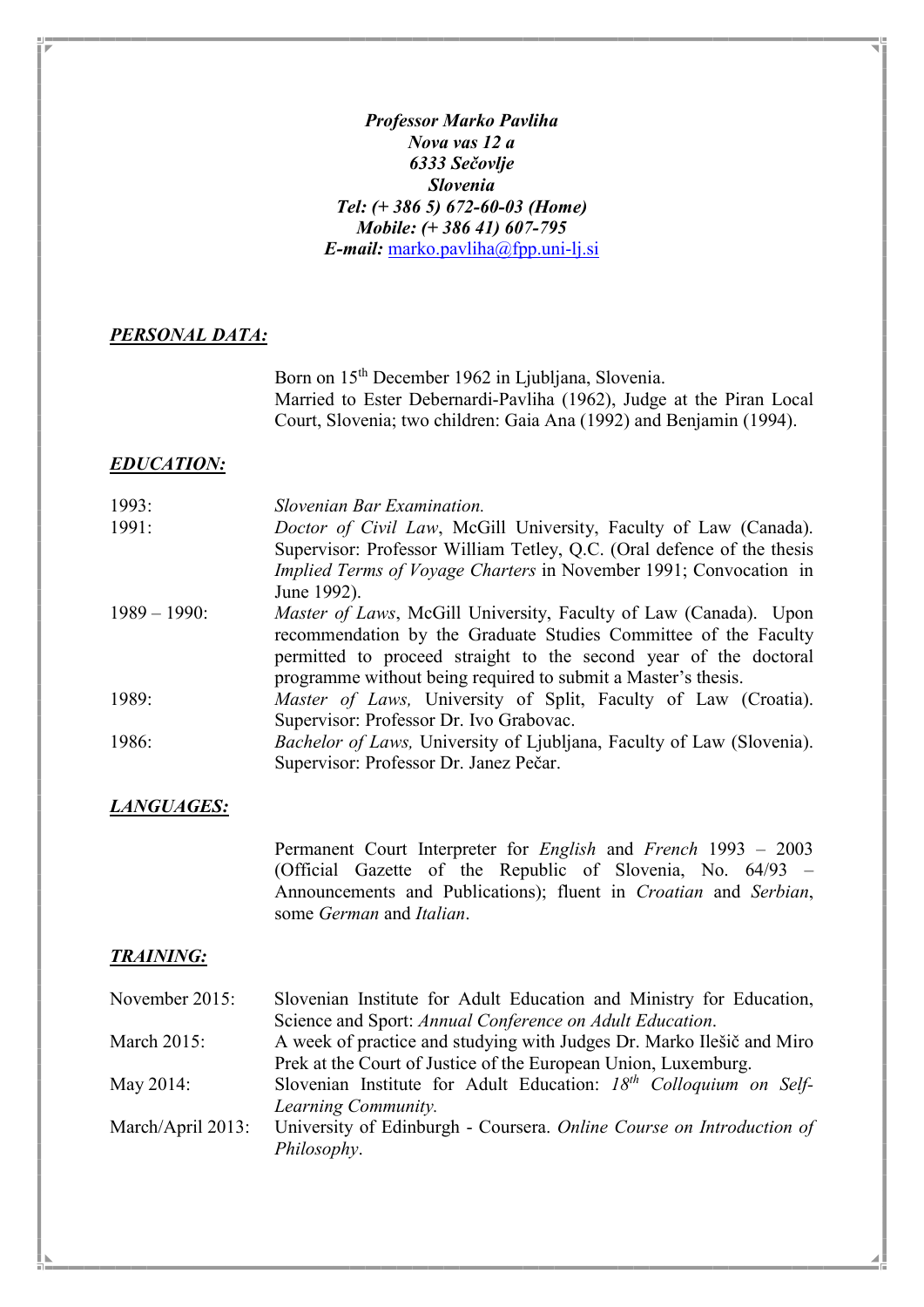| September 2009: | University of Ljubljana, Faculty of Philosophy: Seminar on Active<br>Methods of Learning, Portorož. |
|-----------------|-----------------------------------------------------------------------------------------------------|
| September 1997: | Bayerische Rück: Central and Eastern European Seminar, Munich.                                      |
| June 1995:      | Munich Re: Risk Management Seminar, Munich.                                                         |
| May 1995:       | SCOR: Séminaire MANAGERS, Paris.                                                                    |
| October 1994:   | SCOR: Techniquies de la Réassurance, Paris.                                                         |
| Sept/Oct1994:   | Munich Re: Basic Training Course in Engineering Insurance, Munich.                                  |
| September 1994: | Munich Re: Fire Insurance Course, Munich.                                                           |
| May 1994:       | Sedgwick: Aviation Insurance Seminar, London.                                                       |
| April 1994:     | Alexander Howden Group Reinsurance Brokers Limited: The 1994                                        |
|                 | Overseas Students Seminar, London.                                                                  |
| June 1989:      | Inter-University Centre of Post-Graduate Studies Dubrovnik: The                                     |
|                 | Postgraduate Course on Law of the Sea: Recent Developments of State                                 |
|                 | <i>Practice.</i>                                                                                    |

### ACADEMIC ACHIEVEMENTS:

| $2009$ - present: | Member of the IMO International Maritime Law Institute Academic<br>Board.                                                                                                                 |
|-------------------|-------------------------------------------------------------------------------------------------------------------------------------------------------------------------------------------|
| 2008:             | Expert Lecturer at the European Commission, Directorate-General for<br>Translation, Luxemburg.                                                                                            |
| $2004$ - present: | Full Professor of Commercial, Transport and Insurance Law at the<br>University of Ljubljana, Faculty of Law, Faculty of Maritime Studies<br>and Transportation, and Faculty of Economics. |
| 2002:             | Visiting Professor at the Katholieke Universiteit Leuven, Faculteit<br>Rechtsgeleerdheid, Leuven, Belgium.                                                                                |
| 2002:             | Visiting Professor at the Queensland University, T.C. Beirne School of<br>Law, Brisbane, Australia.                                                                                       |
| $2001$ - present: | External Examiner at the <i>IMO International Maritime Law Institute</i> ,<br>Malta.                                                                                                      |
| $1999 - 2004$ :   | Associate Professor of Transport and Insurance Law at the University of<br>Ljubljana, Faculty of Law, Faculty of Maritime Studies and<br>Transportation, and Faculty of Economics.        |
| 2000:             | Visiting Professor at the University of Malta, Faculty of Law.                                                                                                                            |
| $1998$ - present: | Visiting Professor at the IMO International Maritime Law Institute,<br>Malta.                                                                                                             |
| 1994 - 1999:      | Assistant Professor of Transport and Insurance Law at the University of<br>Ljubljana.                                                                                                     |
| 1989 - 1992:      | Research Assistant to Professor William Tetley, McGill University,<br><i>Faculty of Law.</i>                                                                                              |

# HONORARY MEMBERSHIPS, PRIZES & SCHOLARSHIPS:

| 2021: | The Golden Plaque of the University of Ljubljana for exceptional        |
|-------|-------------------------------------------------------------------------|
|       | contributions to the development of scientific, pedagogical or artistic |
|       | endeavours, and for strengthening the reputation of the University.     |
| 2021: | Nominated for the Rožanc Award (Rožančeva nagrada) for the best         |
|       | Slovenian book of essays.                                               |
| 2021: | <i>Honorary Member</i> of the Members of Parliament Association.        |
| 2020: | Ten Most Influential Slovenian Lawyers Award.                           |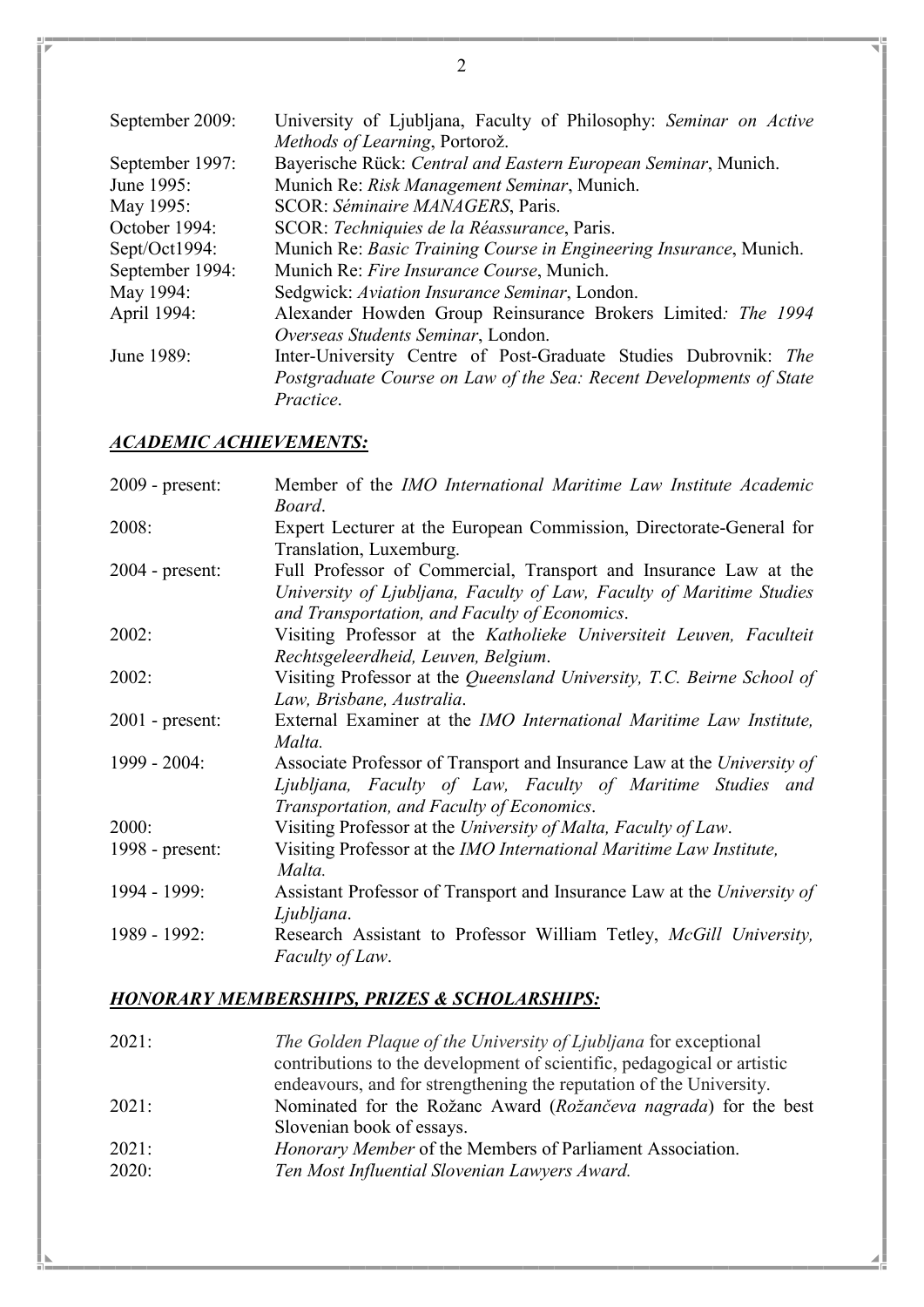| The 60 <sup>th</sup> Anniversary of the Faculty of Maritime Studies and<br>2020:<br>Transportation of the University of Ljubljana Award for for promoting<br>the Faculty at the national and international level.<br>2019:<br>Ten Most Influential Slovenian Lawyers Award.<br>EMUNI Seal for Euro-Mediterranean Partnership "in grateful<br>2018:<br>recognition of the dedicated work and devotion to the development of<br>the Euro-Mediterranean region."<br>2017:<br>Special recognition by the Federation of Bibliothecarial Associations of<br>Slovenia.<br>2017:<br>Ten Most Influential Slovenian Lawyers Award.<br>2016:<br>Ten Most Influential Slovenian Lawyers Award.<br>2016:<br>Winner of the Best Slovenian Essay Prize awarded by the KUD<br>Sodobnost International and Sodobnost, the oldest Slovenian literary<br>journal.<br>Ten Most Influential Slovenian Lawyers Award.<br>2015:<br>2014:<br>Ten Most Influential Slovenian Lawyers Award.<br>2014:<br>Nominated for the Best Slovenian Essay Prize granted by the KUD<br>Sodobnost International and Sodobnost, the oldest Slovenian literary<br>journal.<br>2013:<br>Ten Most Influential Slovenian Lawyers Award.<br>2013:<br>Token of appreciation in recognition of the vision for the establishment<br>of EMUNI, for the roles and functions exercised, and for the kind<br>services rendered to EMUNI throughout the past years.<br>2012:<br>Ten Most Influential Slovenian Lawyers Award (Ius Software Poll -<br>elected with the highest number of votes).<br>2011:<br>Ten Most Influential Slovenian Lawyers Award.<br>Special award by the Slovenian Federation of Lawyers' Associations<br>2011:<br>for outstanding 20-year voluntary work in the Federation and Slovenian<br>Maritime Law Association.<br>2010:<br>Ten Most Influential Slovenian Lawyers Award (Ius Software Poll -<br>elected with the highest number of votes).<br>2009:<br>Ten Most Influential Slovenian Lawyers Award (Ius Software Poll -<br>elected with the highest number of votes).<br>2009:<br>Member of the Honorary Board of the Euro-Mediterranean University<br>Foundation.<br>2009:<br>The IMO International Maritime Law Institute Award to commemorate<br>the 10 <sup>th</sup> annual course of lectures delivered at the Institute.<br>Invited as the initiator of the project to <i>open the constitutive session</i> of<br>2008:<br>the General Assembly of the Euro-Mediterranean University,<br>Barcelona, November 26, 2008.<br>Ten Most Influential Slovenian Lawyers Award (Ius Software Poll).<br>2008:<br>2008:<br>Named in The Personalities - Great Slovenian Biographic Lexicon<br>(Osebnosti – Veliki slovenski leksikon, Mladinska knjiga, Ljubljana,<br>2008).<br>Honorary Member of the International Propeller Club of the Port of<br>2007:<br>Koper.<br>2008:<br>Internautica 2008 Honorary Award.<br><i>Internautica 2008 Award</i> for the Nautical Project of the Year – The<br>2008:<br>Establishment of the Euro-Mediterranean University in Portorož.<br>2007:<br>Ten Most Influential Slovenian Lawyers Award (Ius Software Poll). |  |
|---------------------------------------------------------------------------------------------------------------------------------------------------------------------------------------------------------------------------------------------------------------------------------------------------------------------------------------------------------------------------------------------------------------------------------------------------------------------------------------------------------------------------------------------------------------------------------------------------------------------------------------------------------------------------------------------------------------------------------------------------------------------------------------------------------------------------------------------------------------------------------------------------------------------------------------------------------------------------------------------------------------------------------------------------------------------------------------------------------------------------------------------------------------------------------------------------------------------------------------------------------------------------------------------------------------------------------------------------------------------------------------------------------------------------------------------------------------------------------------------------------------------------------------------------------------------------------------------------------------------------------------------------------------------------------------------------------------------------------------------------------------------------------------------------------------------------------------------------------------------------------------------------------------------------------------------------------------------------------------------------------------------------------------------------------------------------------------------------------------------------------------------------------------------------------------------------------------------------------------------------------------------------------------------------------------------------------------------------------------------------------------------------------------------------------------------------------------------------------------------------------------------------------------------------------------------------------------------------------------------------------------------------------------------------------------------------------------------------------------------------------------------------------------------------------------------------------------------------------------------------------------------------------------------------------------------------------------------------------------------------------------------------------------------------------------------------------------------------------------------------------------|--|
|                                                                                                                                                                                                                                                                                                                                                                                                                                                                                                                                                                                                                                                                                                                                                                                                                                                                                                                                                                                                                                                                                                                                                                                                                                                                                                                                                                                                                                                                                                                                                                                                                                                                                                                                                                                                                                                                                                                                                                                                                                                                                                                                                                                                                                                                                                                                                                                                                                                                                                                                                                                                                                                                                                                                                                                                                                                                                                                                                                                                                                                                                                                                       |  |
|                                                                                                                                                                                                                                                                                                                                                                                                                                                                                                                                                                                                                                                                                                                                                                                                                                                                                                                                                                                                                                                                                                                                                                                                                                                                                                                                                                                                                                                                                                                                                                                                                                                                                                                                                                                                                                                                                                                                                                                                                                                                                                                                                                                                                                                                                                                                                                                                                                                                                                                                                                                                                                                                                                                                                                                                                                                                                                                                                                                                                                                                                                                                       |  |
|                                                                                                                                                                                                                                                                                                                                                                                                                                                                                                                                                                                                                                                                                                                                                                                                                                                                                                                                                                                                                                                                                                                                                                                                                                                                                                                                                                                                                                                                                                                                                                                                                                                                                                                                                                                                                                                                                                                                                                                                                                                                                                                                                                                                                                                                                                                                                                                                                                                                                                                                                                                                                                                                                                                                                                                                                                                                                                                                                                                                                                                                                                                                       |  |
|                                                                                                                                                                                                                                                                                                                                                                                                                                                                                                                                                                                                                                                                                                                                                                                                                                                                                                                                                                                                                                                                                                                                                                                                                                                                                                                                                                                                                                                                                                                                                                                                                                                                                                                                                                                                                                                                                                                                                                                                                                                                                                                                                                                                                                                                                                                                                                                                                                                                                                                                                                                                                                                                                                                                                                                                                                                                                                                                                                                                                                                                                                                                       |  |
|                                                                                                                                                                                                                                                                                                                                                                                                                                                                                                                                                                                                                                                                                                                                                                                                                                                                                                                                                                                                                                                                                                                                                                                                                                                                                                                                                                                                                                                                                                                                                                                                                                                                                                                                                                                                                                                                                                                                                                                                                                                                                                                                                                                                                                                                                                                                                                                                                                                                                                                                                                                                                                                                                                                                                                                                                                                                                                                                                                                                                                                                                                                                       |  |
|                                                                                                                                                                                                                                                                                                                                                                                                                                                                                                                                                                                                                                                                                                                                                                                                                                                                                                                                                                                                                                                                                                                                                                                                                                                                                                                                                                                                                                                                                                                                                                                                                                                                                                                                                                                                                                                                                                                                                                                                                                                                                                                                                                                                                                                                                                                                                                                                                                                                                                                                                                                                                                                                                                                                                                                                                                                                                                                                                                                                                                                                                                                                       |  |
|                                                                                                                                                                                                                                                                                                                                                                                                                                                                                                                                                                                                                                                                                                                                                                                                                                                                                                                                                                                                                                                                                                                                                                                                                                                                                                                                                                                                                                                                                                                                                                                                                                                                                                                                                                                                                                                                                                                                                                                                                                                                                                                                                                                                                                                                                                                                                                                                                                                                                                                                                                                                                                                                                                                                                                                                                                                                                                                                                                                                                                                                                                                                       |  |
|                                                                                                                                                                                                                                                                                                                                                                                                                                                                                                                                                                                                                                                                                                                                                                                                                                                                                                                                                                                                                                                                                                                                                                                                                                                                                                                                                                                                                                                                                                                                                                                                                                                                                                                                                                                                                                                                                                                                                                                                                                                                                                                                                                                                                                                                                                                                                                                                                                                                                                                                                                                                                                                                                                                                                                                                                                                                                                                                                                                                                                                                                                                                       |  |
|                                                                                                                                                                                                                                                                                                                                                                                                                                                                                                                                                                                                                                                                                                                                                                                                                                                                                                                                                                                                                                                                                                                                                                                                                                                                                                                                                                                                                                                                                                                                                                                                                                                                                                                                                                                                                                                                                                                                                                                                                                                                                                                                                                                                                                                                                                                                                                                                                                                                                                                                                                                                                                                                                                                                                                                                                                                                                                                                                                                                                                                                                                                                       |  |
|                                                                                                                                                                                                                                                                                                                                                                                                                                                                                                                                                                                                                                                                                                                                                                                                                                                                                                                                                                                                                                                                                                                                                                                                                                                                                                                                                                                                                                                                                                                                                                                                                                                                                                                                                                                                                                                                                                                                                                                                                                                                                                                                                                                                                                                                                                                                                                                                                                                                                                                                                                                                                                                                                                                                                                                                                                                                                                                                                                                                                                                                                                                                       |  |
|                                                                                                                                                                                                                                                                                                                                                                                                                                                                                                                                                                                                                                                                                                                                                                                                                                                                                                                                                                                                                                                                                                                                                                                                                                                                                                                                                                                                                                                                                                                                                                                                                                                                                                                                                                                                                                                                                                                                                                                                                                                                                                                                                                                                                                                                                                                                                                                                                                                                                                                                                                                                                                                                                                                                                                                                                                                                                                                                                                                                                                                                                                                                       |  |
|                                                                                                                                                                                                                                                                                                                                                                                                                                                                                                                                                                                                                                                                                                                                                                                                                                                                                                                                                                                                                                                                                                                                                                                                                                                                                                                                                                                                                                                                                                                                                                                                                                                                                                                                                                                                                                                                                                                                                                                                                                                                                                                                                                                                                                                                                                                                                                                                                                                                                                                                                                                                                                                                                                                                                                                                                                                                                                                                                                                                                                                                                                                                       |  |
|                                                                                                                                                                                                                                                                                                                                                                                                                                                                                                                                                                                                                                                                                                                                                                                                                                                                                                                                                                                                                                                                                                                                                                                                                                                                                                                                                                                                                                                                                                                                                                                                                                                                                                                                                                                                                                                                                                                                                                                                                                                                                                                                                                                                                                                                                                                                                                                                                                                                                                                                                                                                                                                                                                                                                                                                                                                                                                                                                                                                                                                                                                                                       |  |
|                                                                                                                                                                                                                                                                                                                                                                                                                                                                                                                                                                                                                                                                                                                                                                                                                                                                                                                                                                                                                                                                                                                                                                                                                                                                                                                                                                                                                                                                                                                                                                                                                                                                                                                                                                                                                                                                                                                                                                                                                                                                                                                                                                                                                                                                                                                                                                                                                                                                                                                                                                                                                                                                                                                                                                                                                                                                                                                                                                                                                                                                                                                                       |  |
|                                                                                                                                                                                                                                                                                                                                                                                                                                                                                                                                                                                                                                                                                                                                                                                                                                                                                                                                                                                                                                                                                                                                                                                                                                                                                                                                                                                                                                                                                                                                                                                                                                                                                                                                                                                                                                                                                                                                                                                                                                                                                                                                                                                                                                                                                                                                                                                                                                                                                                                                                                                                                                                                                                                                                                                                                                                                                                                                                                                                                                                                                                                                       |  |
|                                                                                                                                                                                                                                                                                                                                                                                                                                                                                                                                                                                                                                                                                                                                                                                                                                                                                                                                                                                                                                                                                                                                                                                                                                                                                                                                                                                                                                                                                                                                                                                                                                                                                                                                                                                                                                                                                                                                                                                                                                                                                                                                                                                                                                                                                                                                                                                                                                                                                                                                                                                                                                                                                                                                                                                                                                                                                                                                                                                                                                                                                                                                       |  |
|                                                                                                                                                                                                                                                                                                                                                                                                                                                                                                                                                                                                                                                                                                                                                                                                                                                                                                                                                                                                                                                                                                                                                                                                                                                                                                                                                                                                                                                                                                                                                                                                                                                                                                                                                                                                                                                                                                                                                                                                                                                                                                                                                                                                                                                                                                                                                                                                                                                                                                                                                                                                                                                                                                                                                                                                                                                                                                                                                                                                                                                                                                                                       |  |
|                                                                                                                                                                                                                                                                                                                                                                                                                                                                                                                                                                                                                                                                                                                                                                                                                                                                                                                                                                                                                                                                                                                                                                                                                                                                                                                                                                                                                                                                                                                                                                                                                                                                                                                                                                                                                                                                                                                                                                                                                                                                                                                                                                                                                                                                                                                                                                                                                                                                                                                                                                                                                                                                                                                                                                                                                                                                                                                                                                                                                                                                                                                                       |  |
|                                                                                                                                                                                                                                                                                                                                                                                                                                                                                                                                                                                                                                                                                                                                                                                                                                                                                                                                                                                                                                                                                                                                                                                                                                                                                                                                                                                                                                                                                                                                                                                                                                                                                                                                                                                                                                                                                                                                                                                                                                                                                                                                                                                                                                                                                                                                                                                                                                                                                                                                                                                                                                                                                                                                                                                                                                                                                                                                                                                                                                                                                                                                       |  |
|                                                                                                                                                                                                                                                                                                                                                                                                                                                                                                                                                                                                                                                                                                                                                                                                                                                                                                                                                                                                                                                                                                                                                                                                                                                                                                                                                                                                                                                                                                                                                                                                                                                                                                                                                                                                                                                                                                                                                                                                                                                                                                                                                                                                                                                                                                                                                                                                                                                                                                                                                                                                                                                                                                                                                                                                                                                                                                                                                                                                                                                                                                                                       |  |
|                                                                                                                                                                                                                                                                                                                                                                                                                                                                                                                                                                                                                                                                                                                                                                                                                                                                                                                                                                                                                                                                                                                                                                                                                                                                                                                                                                                                                                                                                                                                                                                                                                                                                                                                                                                                                                                                                                                                                                                                                                                                                                                                                                                                                                                                                                                                                                                                                                                                                                                                                                                                                                                                                                                                                                                                                                                                                                                                                                                                                                                                                                                                       |  |
|                                                                                                                                                                                                                                                                                                                                                                                                                                                                                                                                                                                                                                                                                                                                                                                                                                                                                                                                                                                                                                                                                                                                                                                                                                                                                                                                                                                                                                                                                                                                                                                                                                                                                                                                                                                                                                                                                                                                                                                                                                                                                                                                                                                                                                                                                                                                                                                                                                                                                                                                                                                                                                                                                                                                                                                                                                                                                                                                                                                                                                                                                                                                       |  |
|                                                                                                                                                                                                                                                                                                                                                                                                                                                                                                                                                                                                                                                                                                                                                                                                                                                                                                                                                                                                                                                                                                                                                                                                                                                                                                                                                                                                                                                                                                                                                                                                                                                                                                                                                                                                                                                                                                                                                                                                                                                                                                                                                                                                                                                                                                                                                                                                                                                                                                                                                                                                                                                                                                                                                                                                                                                                                                                                                                                                                                                                                                                                       |  |
|                                                                                                                                                                                                                                                                                                                                                                                                                                                                                                                                                                                                                                                                                                                                                                                                                                                                                                                                                                                                                                                                                                                                                                                                                                                                                                                                                                                                                                                                                                                                                                                                                                                                                                                                                                                                                                                                                                                                                                                                                                                                                                                                                                                                                                                                                                                                                                                                                                                                                                                                                                                                                                                                                                                                                                                                                                                                                                                                                                                                                                                                                                                                       |  |
|                                                                                                                                                                                                                                                                                                                                                                                                                                                                                                                                                                                                                                                                                                                                                                                                                                                                                                                                                                                                                                                                                                                                                                                                                                                                                                                                                                                                                                                                                                                                                                                                                                                                                                                                                                                                                                                                                                                                                                                                                                                                                                                                                                                                                                                                                                                                                                                                                                                                                                                                                                                                                                                                                                                                                                                                                                                                                                                                                                                                                                                                                                                                       |  |
|                                                                                                                                                                                                                                                                                                                                                                                                                                                                                                                                                                                                                                                                                                                                                                                                                                                                                                                                                                                                                                                                                                                                                                                                                                                                                                                                                                                                                                                                                                                                                                                                                                                                                                                                                                                                                                                                                                                                                                                                                                                                                                                                                                                                                                                                                                                                                                                                                                                                                                                                                                                                                                                                                                                                                                                                                                                                                                                                                                                                                                                                                                                                       |  |
|                                                                                                                                                                                                                                                                                                                                                                                                                                                                                                                                                                                                                                                                                                                                                                                                                                                                                                                                                                                                                                                                                                                                                                                                                                                                                                                                                                                                                                                                                                                                                                                                                                                                                                                                                                                                                                                                                                                                                                                                                                                                                                                                                                                                                                                                                                                                                                                                                                                                                                                                                                                                                                                                                                                                                                                                                                                                                                                                                                                                                                                                                                                                       |  |
|                                                                                                                                                                                                                                                                                                                                                                                                                                                                                                                                                                                                                                                                                                                                                                                                                                                                                                                                                                                                                                                                                                                                                                                                                                                                                                                                                                                                                                                                                                                                                                                                                                                                                                                                                                                                                                                                                                                                                                                                                                                                                                                                                                                                                                                                                                                                                                                                                                                                                                                                                                                                                                                                                                                                                                                                                                                                                                                                                                                                                                                                                                                                       |  |
|                                                                                                                                                                                                                                                                                                                                                                                                                                                                                                                                                                                                                                                                                                                                                                                                                                                                                                                                                                                                                                                                                                                                                                                                                                                                                                                                                                                                                                                                                                                                                                                                                                                                                                                                                                                                                                                                                                                                                                                                                                                                                                                                                                                                                                                                                                                                                                                                                                                                                                                                                                                                                                                                                                                                                                                                                                                                                                                                                                                                                                                                                                                                       |  |
|                                                                                                                                                                                                                                                                                                                                                                                                                                                                                                                                                                                                                                                                                                                                                                                                                                                                                                                                                                                                                                                                                                                                                                                                                                                                                                                                                                                                                                                                                                                                                                                                                                                                                                                                                                                                                                                                                                                                                                                                                                                                                                                                                                                                                                                                                                                                                                                                                                                                                                                                                                                                                                                                                                                                                                                                                                                                                                                                                                                                                                                                                                                                       |  |
|                                                                                                                                                                                                                                                                                                                                                                                                                                                                                                                                                                                                                                                                                                                                                                                                                                                                                                                                                                                                                                                                                                                                                                                                                                                                                                                                                                                                                                                                                                                                                                                                                                                                                                                                                                                                                                                                                                                                                                                                                                                                                                                                                                                                                                                                                                                                                                                                                                                                                                                                                                                                                                                                                                                                                                                                                                                                                                                                                                                                                                                                                                                                       |  |
|                                                                                                                                                                                                                                                                                                                                                                                                                                                                                                                                                                                                                                                                                                                                                                                                                                                                                                                                                                                                                                                                                                                                                                                                                                                                                                                                                                                                                                                                                                                                                                                                                                                                                                                                                                                                                                                                                                                                                                                                                                                                                                                                                                                                                                                                                                                                                                                                                                                                                                                                                                                                                                                                                                                                                                                                                                                                                                                                                                                                                                                                                                                                       |  |
|                                                                                                                                                                                                                                                                                                                                                                                                                                                                                                                                                                                                                                                                                                                                                                                                                                                                                                                                                                                                                                                                                                                                                                                                                                                                                                                                                                                                                                                                                                                                                                                                                                                                                                                                                                                                                                                                                                                                                                                                                                                                                                                                                                                                                                                                                                                                                                                                                                                                                                                                                                                                                                                                                                                                                                                                                                                                                                                                                                                                                                                                                                                                       |  |
|                                                                                                                                                                                                                                                                                                                                                                                                                                                                                                                                                                                                                                                                                                                                                                                                                                                                                                                                                                                                                                                                                                                                                                                                                                                                                                                                                                                                                                                                                                                                                                                                                                                                                                                                                                                                                                                                                                                                                                                                                                                                                                                                                                                                                                                                                                                                                                                                                                                                                                                                                                                                                                                                                                                                                                                                                                                                                                                                                                                                                                                                                                                                       |  |
|                                                                                                                                                                                                                                                                                                                                                                                                                                                                                                                                                                                                                                                                                                                                                                                                                                                                                                                                                                                                                                                                                                                                                                                                                                                                                                                                                                                                                                                                                                                                                                                                                                                                                                                                                                                                                                                                                                                                                                                                                                                                                                                                                                                                                                                                                                                                                                                                                                                                                                                                                                                                                                                                                                                                                                                                                                                                                                                                                                                                                                                                                                                                       |  |
|                                                                                                                                                                                                                                                                                                                                                                                                                                                                                                                                                                                                                                                                                                                                                                                                                                                                                                                                                                                                                                                                                                                                                                                                                                                                                                                                                                                                                                                                                                                                                                                                                                                                                                                                                                                                                                                                                                                                                                                                                                                                                                                                                                                                                                                                                                                                                                                                                                                                                                                                                                                                                                                                                                                                                                                                                                                                                                                                                                                                                                                                                                                                       |  |
|                                                                                                                                                                                                                                                                                                                                                                                                                                                                                                                                                                                                                                                                                                                                                                                                                                                                                                                                                                                                                                                                                                                                                                                                                                                                                                                                                                                                                                                                                                                                                                                                                                                                                                                                                                                                                                                                                                                                                                                                                                                                                                                                                                                                                                                                                                                                                                                                                                                                                                                                                                                                                                                                                                                                                                                                                                                                                                                                                                                                                                                                                                                                       |  |
|                                                                                                                                                                                                                                                                                                                                                                                                                                                                                                                                                                                                                                                                                                                                                                                                                                                                                                                                                                                                                                                                                                                                                                                                                                                                                                                                                                                                                                                                                                                                                                                                                                                                                                                                                                                                                                                                                                                                                                                                                                                                                                                                                                                                                                                                                                                                                                                                                                                                                                                                                                                                                                                                                                                                                                                                                                                                                                                                                                                                                                                                                                                                       |  |
|                                                                                                                                                                                                                                                                                                                                                                                                                                                                                                                                                                                                                                                                                                                                                                                                                                                                                                                                                                                                                                                                                                                                                                                                                                                                                                                                                                                                                                                                                                                                                                                                                                                                                                                                                                                                                                                                                                                                                                                                                                                                                                                                                                                                                                                                                                                                                                                                                                                                                                                                                                                                                                                                                                                                                                                                                                                                                                                                                                                                                                                                                                                                       |  |
|                                                                                                                                                                                                                                                                                                                                                                                                                                                                                                                                                                                                                                                                                                                                                                                                                                                                                                                                                                                                                                                                                                                                                                                                                                                                                                                                                                                                                                                                                                                                                                                                                                                                                                                                                                                                                                                                                                                                                                                                                                                                                                                                                                                                                                                                                                                                                                                                                                                                                                                                                                                                                                                                                                                                                                                                                                                                                                                                                                                                                                                                                                                                       |  |
|                                                                                                                                                                                                                                                                                                                                                                                                                                                                                                                                                                                                                                                                                                                                                                                                                                                                                                                                                                                                                                                                                                                                                                                                                                                                                                                                                                                                                                                                                                                                                                                                                                                                                                                                                                                                                                                                                                                                                                                                                                                                                                                                                                                                                                                                                                                                                                                                                                                                                                                                                                                                                                                                                                                                                                                                                                                                                                                                                                                                                                                                                                                                       |  |
|                                                                                                                                                                                                                                                                                                                                                                                                                                                                                                                                                                                                                                                                                                                                                                                                                                                                                                                                                                                                                                                                                                                                                                                                                                                                                                                                                                                                                                                                                                                                                                                                                                                                                                                                                                                                                                                                                                                                                                                                                                                                                                                                                                                                                                                                                                                                                                                                                                                                                                                                                                                                                                                                                                                                                                                                                                                                                                                                                                                                                                                                                                                                       |  |
|                                                                                                                                                                                                                                                                                                                                                                                                                                                                                                                                                                                                                                                                                                                                                                                                                                                                                                                                                                                                                                                                                                                                                                                                                                                                                                                                                                                                                                                                                                                                                                                                                                                                                                                                                                                                                                                                                                                                                                                                                                                                                                                                                                                                                                                                                                                                                                                                                                                                                                                                                                                                                                                                                                                                                                                                                                                                                                                                                                                                                                                                                                                                       |  |
|                                                                                                                                                                                                                                                                                                                                                                                                                                                                                                                                                                                                                                                                                                                                                                                                                                                                                                                                                                                                                                                                                                                                                                                                                                                                                                                                                                                                                                                                                                                                                                                                                                                                                                                                                                                                                                                                                                                                                                                                                                                                                                                                                                                                                                                                                                                                                                                                                                                                                                                                                                                                                                                                                                                                                                                                                                                                                                                                                                                                                                                                                                                                       |  |
|                                                                                                                                                                                                                                                                                                                                                                                                                                                                                                                                                                                                                                                                                                                                                                                                                                                                                                                                                                                                                                                                                                                                                                                                                                                                                                                                                                                                                                                                                                                                                                                                                                                                                                                                                                                                                                                                                                                                                                                                                                                                                                                                                                                                                                                                                                                                                                                                                                                                                                                                                                                                                                                                                                                                                                                                                                                                                                                                                                                                                                                                                                                                       |  |
|                                                                                                                                                                                                                                                                                                                                                                                                                                                                                                                                                                                                                                                                                                                                                                                                                                                                                                                                                                                                                                                                                                                                                                                                                                                                                                                                                                                                                                                                                                                                                                                                                                                                                                                                                                                                                                                                                                                                                                                                                                                                                                                                                                                                                                                                                                                                                                                                                                                                                                                                                                                                                                                                                                                                                                                                                                                                                                                                                                                                                                                                                                                                       |  |
|                                                                                                                                                                                                                                                                                                                                                                                                                                                                                                                                                                                                                                                                                                                                                                                                                                                                                                                                                                                                                                                                                                                                                                                                                                                                                                                                                                                                                                                                                                                                                                                                                                                                                                                                                                                                                                                                                                                                                                                                                                                                                                                                                                                                                                                                                                                                                                                                                                                                                                                                                                                                                                                                                                                                                                                                                                                                                                                                                                                                                                                                                                                                       |  |
|                                                                                                                                                                                                                                                                                                                                                                                                                                                                                                                                                                                                                                                                                                                                                                                                                                                                                                                                                                                                                                                                                                                                                                                                                                                                                                                                                                                                                                                                                                                                                                                                                                                                                                                                                                                                                                                                                                                                                                                                                                                                                                                                                                                                                                                                                                                                                                                                                                                                                                                                                                                                                                                                                                                                                                                                                                                                                                                                                                                                                                                                                                                                       |  |
|                                                                                                                                                                                                                                                                                                                                                                                                                                                                                                                                                                                                                                                                                                                                                                                                                                                                                                                                                                                                                                                                                                                                                                                                                                                                                                                                                                                                                                                                                                                                                                                                                                                                                                                                                                                                                                                                                                                                                                                                                                                                                                                                                                                                                                                                                                                                                                                                                                                                                                                                                                                                                                                                                                                                                                                                                                                                                                                                                                                                                                                                                                                                       |  |
|                                                                                                                                                                                                                                                                                                                                                                                                                                                                                                                                                                                                                                                                                                                                                                                                                                                                                                                                                                                                                                                                                                                                                                                                                                                                                                                                                                                                                                                                                                                                                                                                                                                                                                                                                                                                                                                                                                                                                                                                                                                                                                                                                                                                                                                                                                                                                                                                                                                                                                                                                                                                                                                                                                                                                                                                                                                                                                                                                                                                                                                                                                                                       |  |
|                                                                                                                                                                                                                                                                                                                                                                                                                                                                                                                                                                                                                                                                                                                                                                                                                                                                                                                                                                                                                                                                                                                                                                                                                                                                                                                                                                                                                                                                                                                                                                                                                                                                                                                                                                                                                                                                                                                                                                                                                                                                                                                                                                                                                                                                                                                                                                                                                                                                                                                                                                                                                                                                                                                                                                                                                                                                                                                                                                                                                                                                                                                                       |  |
|                                                                                                                                                                                                                                                                                                                                                                                                                                                                                                                                                                                                                                                                                                                                                                                                                                                                                                                                                                                                                                                                                                                                                                                                                                                                                                                                                                                                                                                                                                                                                                                                                                                                                                                                                                                                                                                                                                                                                                                                                                                                                                                                                                                                                                                                                                                                                                                                                                                                                                                                                                                                                                                                                                                                                                                                                                                                                                                                                                                                                                                                                                                                       |  |
|                                                                                                                                                                                                                                                                                                                                                                                                                                                                                                                                                                                                                                                                                                                                                                                                                                                                                                                                                                                                                                                                                                                                                                                                                                                                                                                                                                                                                                                                                                                                                                                                                                                                                                                                                                                                                                                                                                                                                                                                                                                                                                                                                                                                                                                                                                                                                                                                                                                                                                                                                                                                                                                                                                                                                                                                                                                                                                                                                                                                                                                                                                                                       |  |
|                                                                                                                                                                                                                                                                                                                                                                                                                                                                                                                                                                                                                                                                                                                                                                                                                                                                                                                                                                                                                                                                                                                                                                                                                                                                                                                                                                                                                                                                                                                                                                                                                                                                                                                                                                                                                                                                                                                                                                                                                                                                                                                                                                                                                                                                                                                                                                                                                                                                                                                                                                                                                                                                                                                                                                                                                                                                                                                                                                                                                                                                                                                                       |  |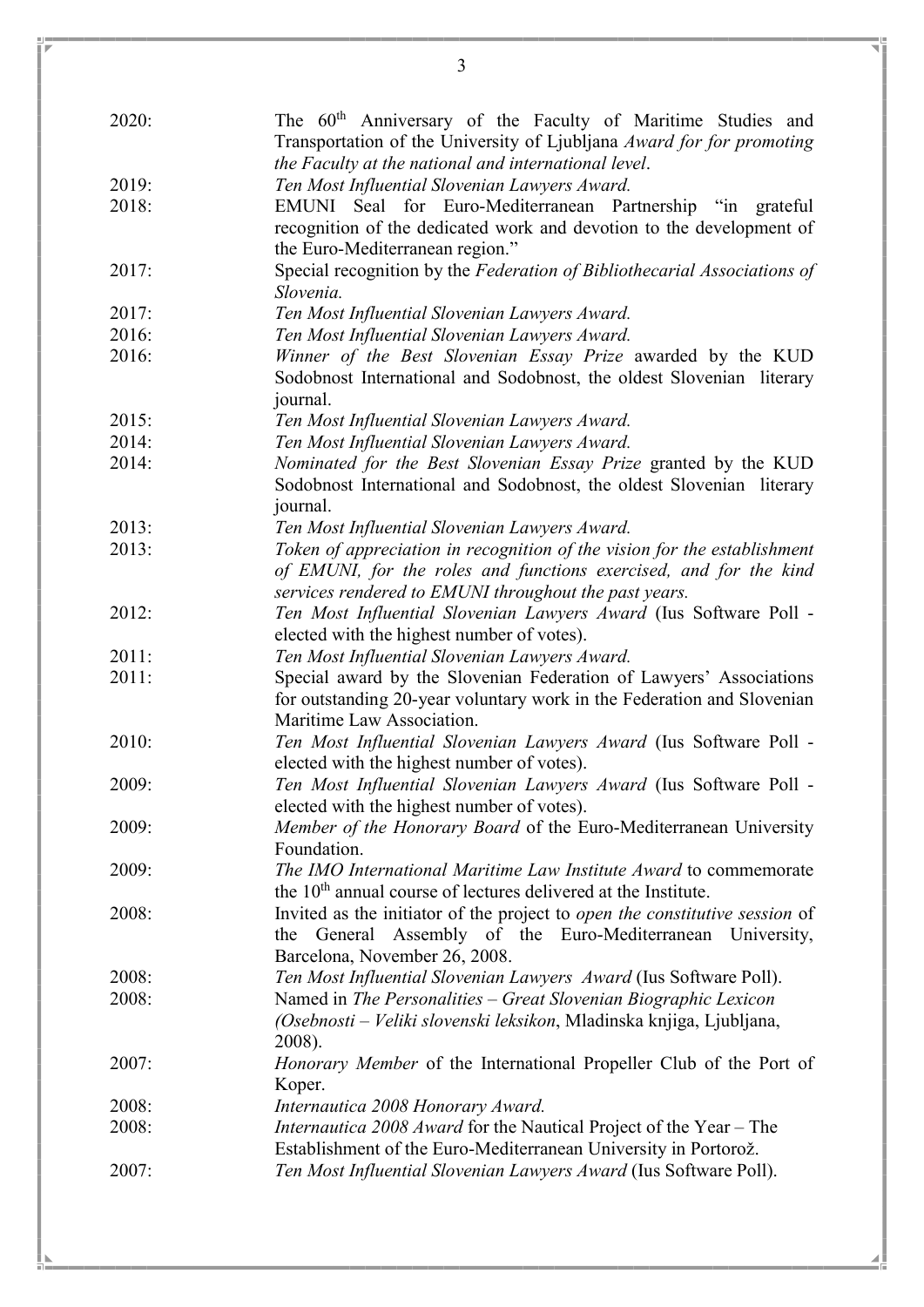| 2006:           | Ten Most Influential Slovenian Lawyers Award (Ius Software Poll -                 |  |  |  |  |  |
|-----------------|-----------------------------------------------------------------------------------|--|--|--|--|--|
|                 | elected with the highest number of votes).                                        |  |  |  |  |  |
| 2005:           | Ten Most Influential Slovenian Lawyers Award (Ius Software Poll -                 |  |  |  |  |  |
|                 | elected with the highest number of votes).                                        |  |  |  |  |  |
| 2003:           | Ten Most Influential Slovenian Lawyers Award (Ius Software Poll).                 |  |  |  |  |  |
| $2002 - 2003$ : | Listed as one of the leading Slovenian lawyers in Key: Slovenia,                  |  |  |  |  |  |
|                 | Contemporary Slovenian Humanities in Translation, Studentska                      |  |  |  |  |  |
|                 | založba, Ljubljana, 2002; Key: Slovenia: Contemporary Slovenian                   |  |  |  |  |  |
|                 | Humanist & Social Scientists, Republika Slovenija, Ministrstvo za                 |  |  |  |  |  |
|                 | kulturo, Ljubljana, 2003.                                                         |  |  |  |  |  |
| 2001:           | Lawyer of the Year Award granted by the Slovenian Federation of                   |  |  |  |  |  |
|                 | Lawyers' Associations.                                                            |  |  |  |  |  |
| 2001:           | Ten Most Influential Slovenian Lawyers Award (Ius Software Poll).                 |  |  |  |  |  |
| 1999:           | Listed as one of the leading Slovenian lawyers in the Slovenian Who is            |  |  |  |  |  |
|                 | <i>Who</i> (D. Bajt, <i>Slovenski kdo je kdo</i> , Nova revija, Ljubljana, 1999). |  |  |  |  |  |
| 1999:           | Titulary Member, Comité Maritime International (CMI).                             |  |  |  |  |  |
| 1991:           | Summer scholarship and McGill Bursaries and Fee Waivers.                          |  |  |  |  |  |
| 1990 - 1991:    | McGill Bursaries and Fee Waivers.                                                 |  |  |  |  |  |
| 1990:           | Summer scholarship, McGill University.                                            |  |  |  |  |  |
| 1989 - 1990:    | Government of Canada Award.                                                       |  |  |  |  |  |
| 1987 - 1990:    | Scholarship granted by the 2000 Young Researchers Programme,                      |  |  |  |  |  |
|                 | Slovenia.                                                                         |  |  |  |  |  |
| 1987:           | Distinguished Student Award, University of Ljubljana, Faculty of Law.             |  |  |  |  |  |
| 1982 -1986:     | Slovenian Ministry of Justice Scholarship.                                        |  |  |  |  |  |
|                 |                                                                                   |  |  |  |  |  |

### ACADEMIC & PROFESSIONAL EXPERIENCE:

| $2015 - 2019$ : |                             | University of Ljubljana, Faculty of Maritime Studies                       |  |                | and |
|-----------------|-----------------------------|----------------------------------------------------------------------------|--|----------------|-----|
|                 |                             | Transportation. Vice Dean for Research and Development.                    |  |                |     |
| $2008 - 2019$ : |                             | University of Ljubljana, Faculty of Maritime                               |  | <b>Studies</b> | and |
|                 |                             | Transportation. Head of Law Department.                                    |  |                |     |
| $2003 - 2004$ : |                             | University of Ljubljana, Faculty of Maritime                               |  | <b>Studies</b> | and |
|                 |                             | Transportation. Vice Dean for Science.                                     |  |                |     |
| 1999 - 2004:    |                             | University of Ljubljana, Faculty of Maritime Studies                       |  |                | and |
|                 |                             | Transportation. Head of Maritime and Transport Law Department.             |  |                |     |
| $1998 - 2002$ : |                             | Reinsurance Company Sava Ltd, Ljubljana. Consultant to the Board of        |  |                |     |
|                 | Management.                 |                                                                            |  |                |     |
| 1992 - 1998:    |                             | Reinsurance Company Sava Ltd, Ljubljana. Deputy Member of the              |  |                |     |
|                 | <b>Board of Management.</b> |                                                                            |  |                |     |
| 1994 - 1998:    |                             | Slovenian Nuclear Insurance and Reinsurance Pool. <i>General Manager</i> . |  |                |     |
| 1990 - 1992:    |                             | Marler, Sproule, Castonguay (law firm), Montreal. Consultant.              |  |                |     |
| 1987 - 1989:    |                             | Institute for Public Administration at the Ljubliana Law Faculty.          |  |                |     |
|                 |                             | <b>Assistant and Research Fellow.</b>                                      |  |                |     |
| 1987:           |                             | Kompas Jugoslavija (Travel Agency), Ljubljana. Trainee.                    |  |                |     |
| $1986 - 1987$ : |                             | Splošna plovba Piran (Shipowner), Portorož. Trainee.                       |  |                |     |
| 1981 - 1982:    |                             | Compulsory Military Service, Pula.                                         |  |                |     |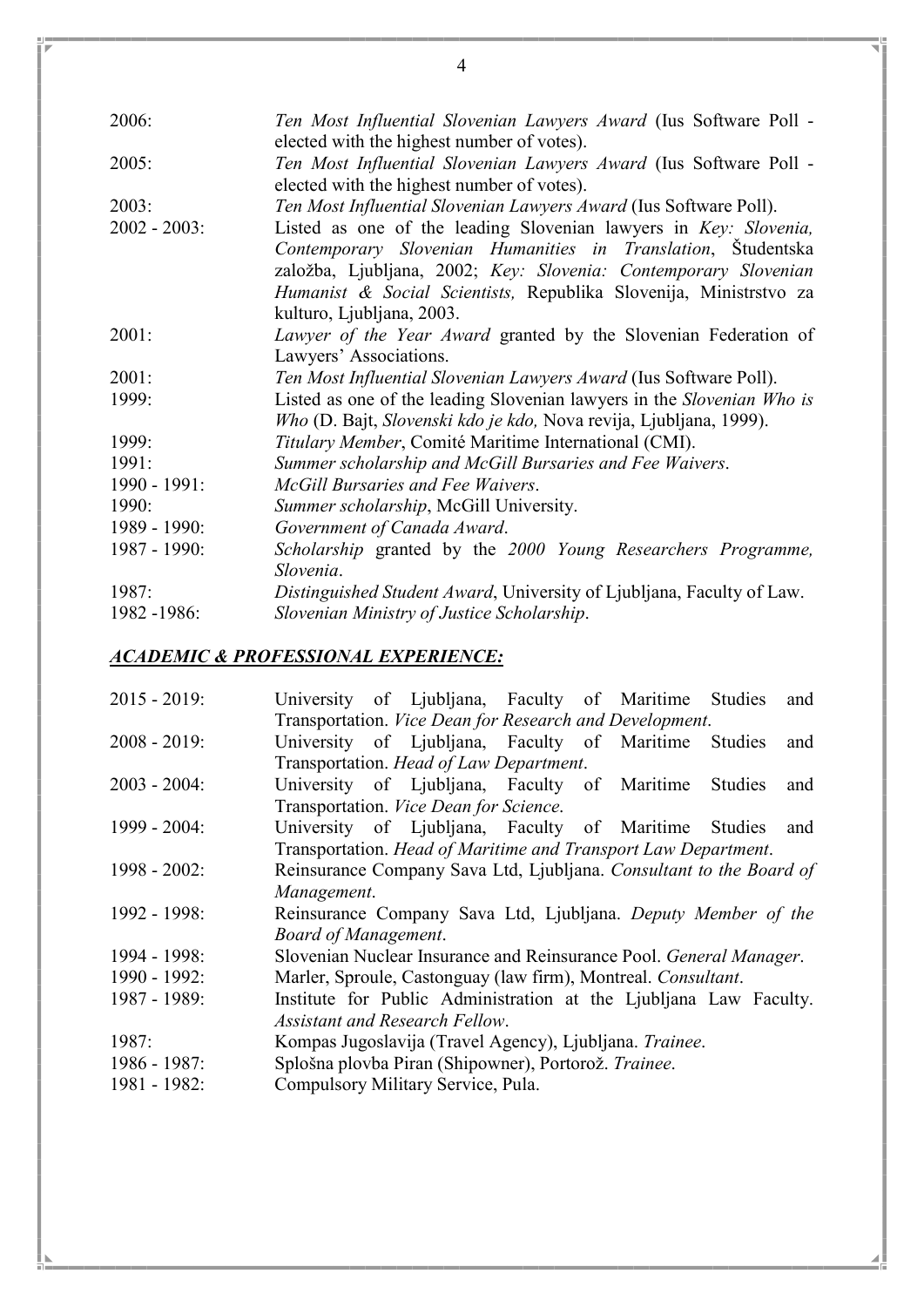### INTERNATIONAL ACADEMIC & PROFESSIONAL APPOINTMENTS:

| $2013$ - present: | Member of the Academic Advisory Committee of the Institute for<br>European Traffic Law (IETL).                           |
|-------------------|--------------------------------------------------------------------------------------------------------------------------|
| 2011:             | Short Term Expert, EU MARSIC Project, Djibouti Regional Training<br>Center.                                              |
| $2008$ - present: | Expert - Gerson Lehrman Group Legal & Regulatory Affairs Council.                                                        |
| $2008 - 2009$ :   | Member of the International Academic Council of the University<br>Centre for Euro-Mediterranean Studies (Center EMUNI).  |
| $2007 - 2009$ :   | <i>Maritime Ambassador</i> of European Commission for the <i>Green Paper</i> :                                           |
|                   | Towards a future Maritime Policy for the Union: A European vision for<br>the oceans and seas.                            |
|                   |                                                                                                                          |
| $2006$ - present: | Arbitrator of the A.I.C. Forum Adriatic and Ionian International Court.                                                  |
| $2003$ - present: | Member of the Governing Board of the IMO International Maritime<br>Law Institute, appointed by Secretary General of IMO. |
| $2003 - 2009$ :   | Member of the Panels of Conciliators and of Arbitrators, International                                                   |
|                   | Centre for Settlement of Investment Disputes (ICSID), The World Bank                                                     |
|                   | Group.                                                                                                                   |
| $2003 - 2004$ :   | <i>Observer</i> of the Inland Hull, Fishing Vessels and Yachting Committee,                                              |
|                   | International Union of Marine Insurance (IUMI).                                                                          |
| $2003 - 2004$ :   | Secretary General of the Comité Maritime International (CMI).                                                            |
| $2001$ - present: | <i>Expert</i> of the International Maritime Organization $-$ <i>IMO Roster of</i>                                        |
|                   | <b>Experts and Consultants.</b>                                                                                          |
| $2001 - 2003$ :   | <i>Expert</i> of the UNESCO Intergovernmental Oceanographic Commission                                                   |
|                   | (Advisory Body of Experts on the Law of the Sea $-$ ABE-LOS).                                                            |

### NATIONAL ACADEMIC & PROFESSIONAL APPOINTMENTS:

| $2021$ - present: | <i>Member</i> of he Statutory Commission of the University of Ljubljana.                                        |
|-------------------|-----------------------------------------------------------------------------------------------------------------|
| $2021$ - present: | Member of the Executive Council of the Maritime Law Association of                                              |
|                   | Slovenia.                                                                                                       |
| $2021$ - present: | Member of the Strategic Council of Foreign Affairs, Ministry of<br>Foreign Affairs of the Republic of Slovenia. |
|                   |                                                                                                                 |
| $2020$ - present: | Member of the Supervisory Board of the Federation of Lawyers'<br>Associations of Slovenia.                      |
| $2015 - 2018$ :   | Member of the Supervisory Board of the Maritime Law Association of                                              |
|                   | Slovenia.                                                                                                       |
| $2015$ - present: | <i>Expert</i> of the European Judicial Training Network (EJTN).                                                 |
| $2015$ - present: | Alternate Arbitrator at the Court of Conciliation and Arbitration within                                        |
|                   | the Organization for Security and Co- operation in Europe (OSCE).                                               |
| $2014 - 2017$ :   | Member of the Ethical Commission of the University of Ljubljana.                                                |
| $2012 - 2018$ :   | Member of the Strategic Council of Foreign Affairs, Ministry of                                                 |
|                   | Foreign Affairs of the Republic of Slovenia.                                                                    |
| $2012$ - present: | Member of the Court of Honor of the Slovenian Association of                                                    |
|                   | Parliamentarians.                                                                                               |
| $2010 - 2012$ :   | President of Slovenian Association of Parliamentarians ("Društvo                                                |
|                   | poslance 90").                                                                                                  |
| 2008 - present:   | Member of Senate, University of Ljubljana, Faculty of Maritime Studies                                          |
|                   | and Transportation.                                                                                             |
| $2008 - 2010$ :   | <i>President</i> of the Maritime Law Association of Slovenia (MLAS).                                            |
|                   |                                                                                                                 |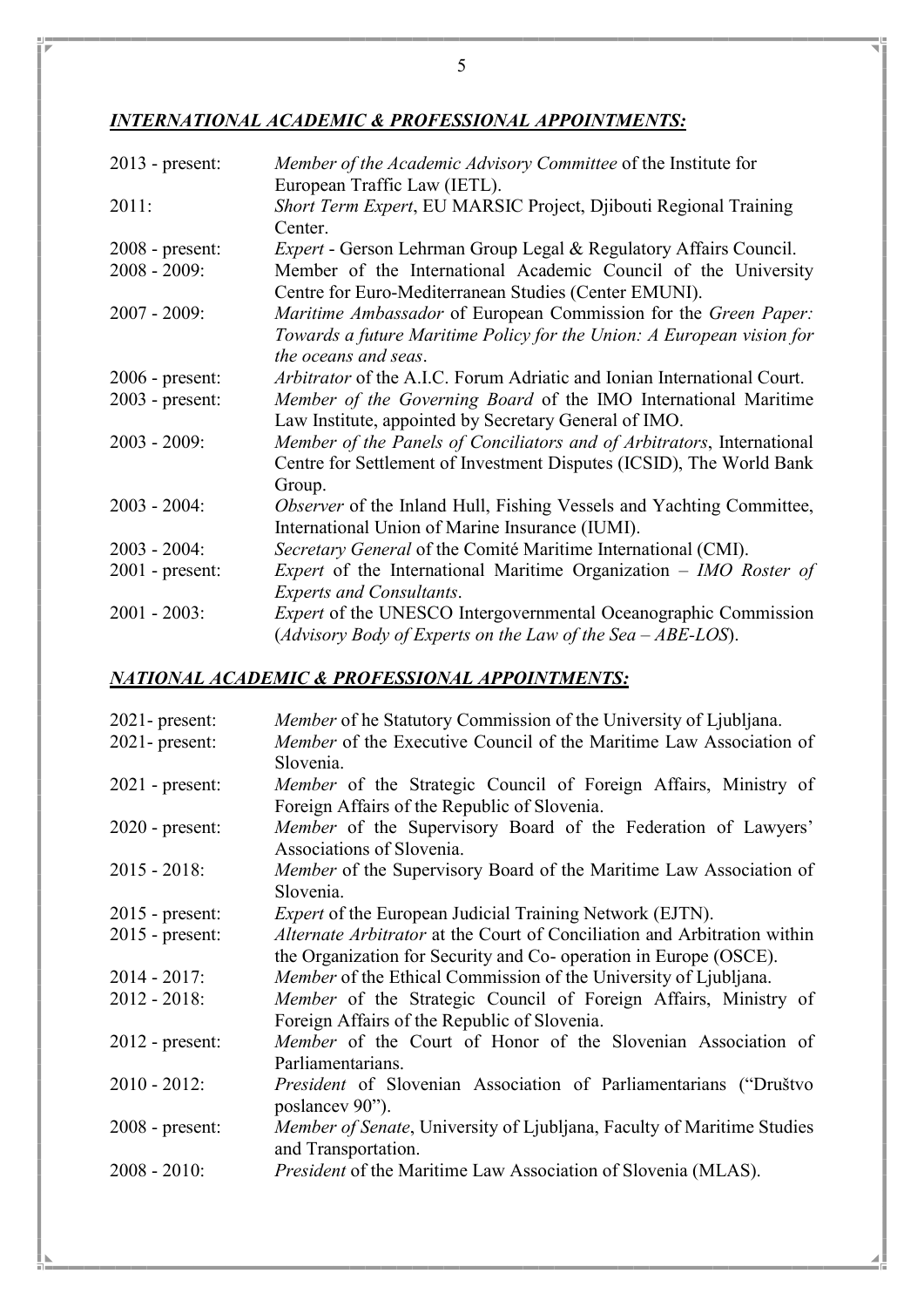| $2007 - 2008$ :   | First President of the Academic Board of the University Centre for<br>Euro-Mediterranean Studies (Center EMUNI). |
|-------------------|------------------------------------------------------------------------------------------------------------------|
| 2004:             | Member of the Slovenian Delegation at the International Conference                                               |
|                   | on Ballast Water Management for Ships, London, 9-13 February 2004                                                |
|                   | $(MO)$ .                                                                                                         |
| $2003 - 2004$ :   | Member of the "Personal Core": Law, Republic of Slovenia, Ministry of                                            |
|                   | Education, Science and Sport.                                                                                    |
| $2002$ - present: | Member, Permanent Court of Arbitration of the Chamber of Commerce                                                |
|                   | of the Republic of Slovenia.                                                                                     |
| $2002 - 2004$ :   | Member of the Supervisory Board of Reinsurance Company Sava Ltd,                                                 |
|                   | Ljubljana.                                                                                                       |
| $2002 - 2003$ :   | Member of the Science and Technology Council of the Republic of                                                  |
|                   | Slovenia.                                                                                                        |
| 2002:             | Member of the Slovenian Delegation at the Twelfth Meeting of States                                              |
|                   | Parties to the United Nations Convention on the Law of the Sea, New                                              |
|                   | York, 16-26 April, 2002.                                                                                         |
| 2002:             | Official Candidate of the Republic of Slovenia for a Judge at the                                                |
|                   | International Tribunal for the Law of the Sea in Hamburg (ITLOS).                                                |
|                   | Elected by the Slovenian Parliament further to the recommendation of                                             |
|                   | the President of the Republic (Official Gazette of the Republic of                                               |
|                   | Slovenia, No. 7/02).                                                                                             |
| $2001 - 2003$ :   | Member of the Commission appointed by the Minister of Transport,                                                 |
|                   | responsible for supervising the privatization of Port of Koper.                                                  |
| $2001 - 2004$ :   | Member of Senate, University of Ljubljana, Faculty of Maritime Studies                                           |
|                   | and Transportation.                                                                                              |
| $2001 - 2004$ :   | Member of the University of Ljubljana Senate.                                                                    |
| $2000 - 2001$ :   | Chairman of Board of Management, University of Ljubljana, Faculty of                                             |
|                   | Maritime Studies and Transportation.                                                                             |
| $2000 - 2002$ :   | Deputy President of Disciplinary Commission, University of Ljubljana                                             |
|                   | Senate.                                                                                                          |
| 1999 - 2004:      | Member of the Judicial Council of the Republic of Slovenia.                                                      |
| 1999:             | Member of the Slovenian Delegation at the International Diplomatic                                               |
|                   | Conference on Air Law, Montreal, 10-28 May 1999 (ICAO).                                                          |
| $1998 - 2012$ :   | Member of the Executive Board of the Federation of Lawyers'                                                      |
|                   | Associations of Slovenia.                                                                                        |
| $1997 - 2004$ :   | President of the Maritime Law Association of Slovenia (MLAS).                                                    |
| $1997 - 2000$ :   | Deputy President of Triglav Insurance Company Arbitration.                                                       |
| 1997:             | Member of the Slovenian Delegation at the International Diplomatic                                               |
|                   | Conference to Amend the Vienna Convention on Nuclear Liability,                                                  |
|                   | Vienna, September 1997.                                                                                          |

#### POLITICAL CAREER:

2011 - 2012: Co-founder and member of the Council of the centralist party "Citizen List", candidate for a MP at the national parliamentary elections and candidate for a minister of foreign affairs.

2007 - 2008: Member of the Parliamentary Group of Friendship with Iran; Member of the Parliamentary Group of Social Democrats (SD); Member of the Parliamentary Committee for Higher Education, Science and Technology.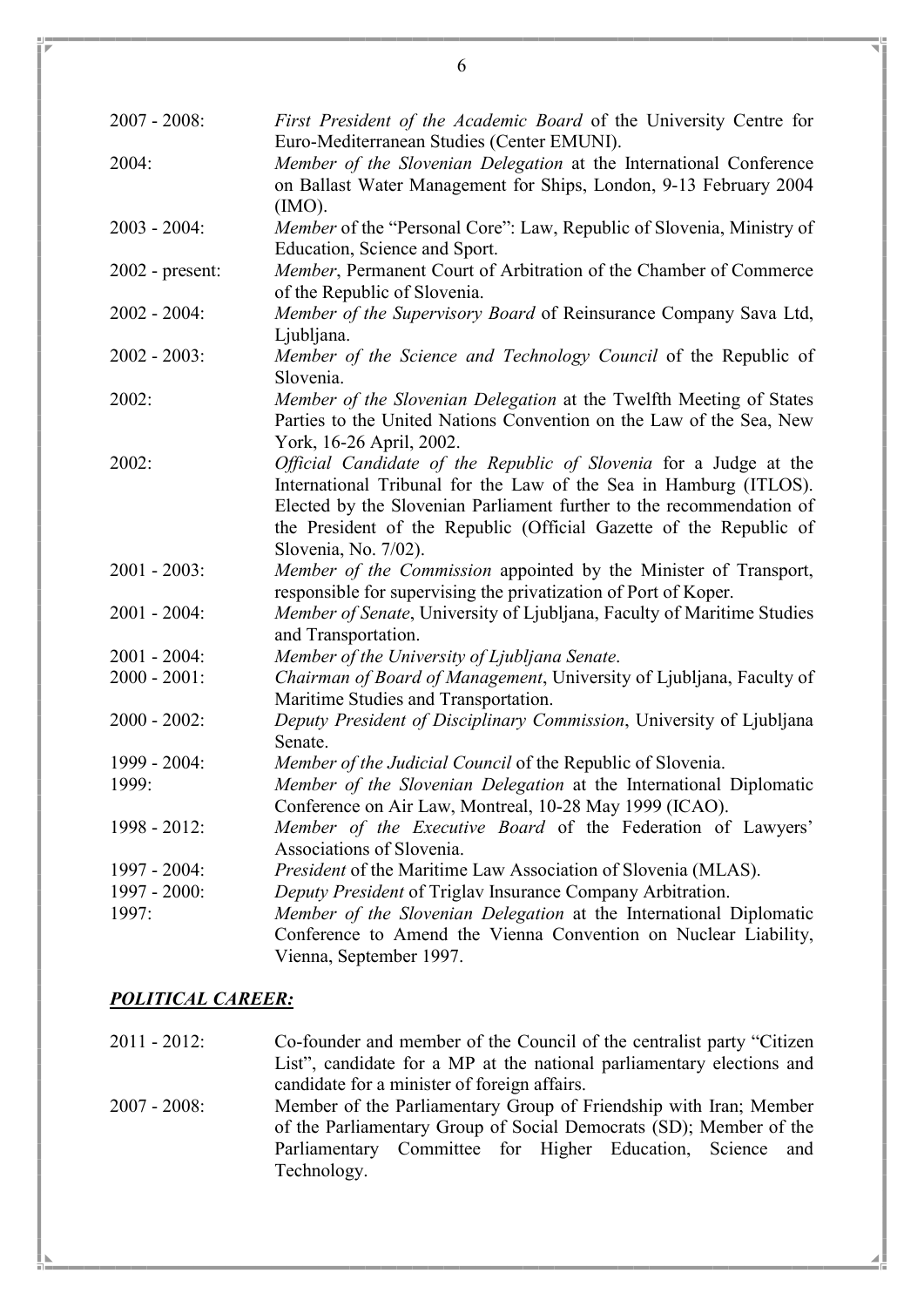| $2006 - 2007$ : | Vice-President of the Governmental High Level Group for              |
|-----------------|----------------------------------------------------------------------|
|                 | Establishment the Euro-Mediterranean University; Member of the       |
|                 | Strategic Council of Ministry of Foreign Affaires; President of the  |
|                 | Parliamentary Group of Friendship with Malta.                        |
| $2004 - 2007$ : | Vice-President of the Parliament of the Republic of Slovenia; Member |
|                 | of the Parliamentary Group of Liberal Democrats (LDS); Member of     |
|                 | the Parliamentary Committee for Internal Affairs,<br>Public          |
|                 | Administration and Judiciary.                                        |
| $2004 - 2008$ : | Member of the Parliament of the Republic of Slovenia; Head of        |
|                 | Delegation to the Euro-Mediterranean Parliamentary Assembly;         |
|                 | President of the Parliamentary Group of Friendship with Canada;      |
|                 | Member of the National Group of Inter-Parliamentary Union; Member    |
|                 | of the Parliamentary Transport Committee; Member of the              |
|                 | Constitutional Commission.                                           |
| $2004 - 2005$ : | Vice-President of Liberal Democrats of Slovenia.                     |
| 2004:           | Minister of Transport of the Republic of Slovenia.                   |

#### LEGISLATIVE PROJECTS:

| 2015:           | Participant at the workshop <i>The Vision of Slovenia 2050</i> , organized by |
|-----------------|-------------------------------------------------------------------------------|
|                 | the Government of Slovenia and OECD, Ljubljana.                               |
| $2002 - 2003$ : | Head of the Working Group (Ministry of Transport) preparing the               |
|                 | Contracts of Carriage by Road Act.                                            |
| 2001:           | Head of the Working Group (Ministry of Defense) preparing the Study           |
|                 | on insurance of natural and other catastrophes which will result in new       |
|                 | legislation.                                                                  |
| 2000:           | Head of the Working Group (Ministry of Transport) preparing the               |
|                 | Report for the European Union on Approximation of Slovenian Civil             |
|                 | Aviation Legislation.                                                         |
| 1999:           | Head of the Working Group (Ministry of Environment) preparing the             |
|                 | Liability for Nuclear Damage Act.                                             |
| 1998:           | Head of the Working Group (Ministry of Transport) preparing the               |
|                 | Obligations and Property Rights in Aviation Act (2000) which                  |
|                 | represents Slovenian private aviation law based on international              |
|                 | conventions and <i>acquis communautaire</i> .                                 |
| 1997 - 1998:    | Member of the working group (Ministry of Finance) preparing the new           |
|                 | <i>Insurance Act</i> (2001).                                                  |
| 1994 - 1998:    | Member of the Drafting Committee (Ministry of Transport) preparing            |
|                 | the <i>Maritime Code</i> (2001) which represents Slovenian maritime law       |
|                 | based on international conventions (IMO, CMI etc.) and <i>acquis</i>          |
|                 | communautaire.                                                                |
| 1993 - 1994:    | Head of the Working Group (Ministry of Finance) preparing the                 |
|                 | Insurance Companies Act (1994).                                               |
|                 |                                                                               |

## EDITORSHIP:

| $2022$ - present: | Member, Editorial Board, Pravo i privreda (Law and Economy), |
|-------------------|--------------------------------------------------------------|
|                   | published by the University of Belgrade, Faculty of Law.     |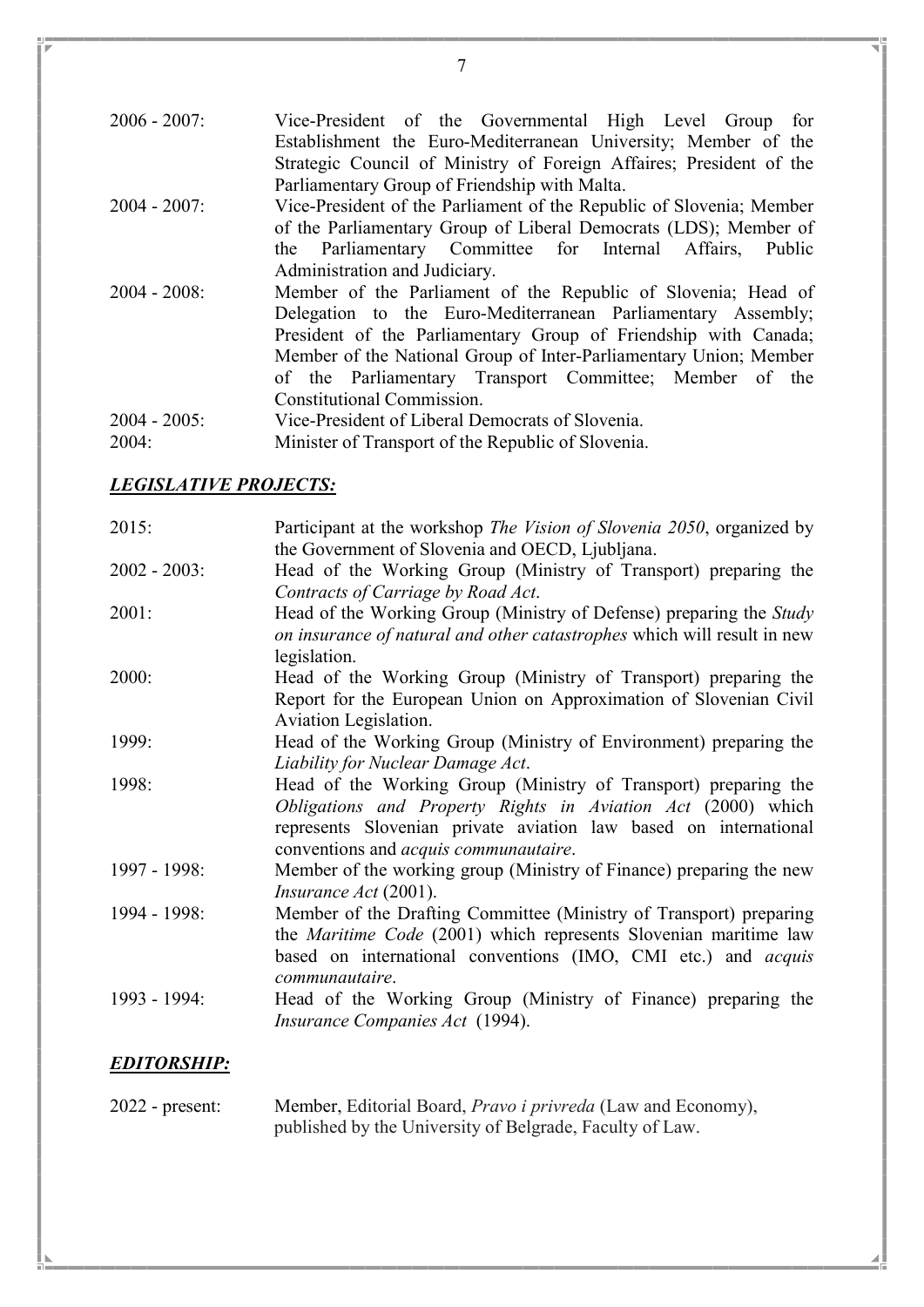| $2017$ - present: | Reviewers Board Member, Journal of Shipping and Ocean<br>Engineering, David Publishing Company, USA.                                                                                                             |
|-------------------|------------------------------------------------------------------------------------------------------------------------------------------------------------------------------------------------------------------|
| $2017$ - present: | Member, Board of Editors, <i>International Law Collection</i> , published by<br>the Faculty of Political Science of the University of Ljubliana and<br>Ministry of Foreign Affaires of the Republic of Slovenia. |
| $2014$ - present: | Member, Board of Editors, Sodobnost, revija za književnost in kulturo<br>(the leading Slovenian review of literature and culture).                                                                               |
| $2010 - 2013$ :   | Member, Board of Editors, Zavarovalniški horizonti, revija za<br>zavarovalništvo in aktuarstvo (Insurance Horizons), Ljubljana.                                                                                  |
| $2008 - 2010$ :   | Member, Publishing Board, Zavarovalniški horizonti, revija za<br>zavarovalništvo in aktuarstvo (Insurance Horizons), Ljubljana.                                                                                  |
| $2006 - 2008$     | Member, Editorial Board, Pravna praksa, Ljubljana.                                                                                                                                                               |
| $2005 - 2008$ :   | Member, Editorial Board, Zavarovalniški horizonti, revija za<br>zavarovalništvo in aktuarstvo (Insurance Horizons), Ljubljana.                                                                                   |
| $2002$ - present: | Member, International Editorial Board, Annals of Maritime Studies,<br>Rijeka.                                                                                                                                    |
| $2001$ - present: | Member, Publishing Board, <i>Promet</i> $-$ <i>Traffic</i> $-$ <i>Traffico, Scientific</i><br>Technical Journal for Traffic Theory and Practice, Portorož, Trieste,<br>Zagreb.                                   |
| 1999 - present:   | Member, Board of Editors, Davčno-finančna praksa (Tax and Financial<br><i>Practice</i> ), Ljubljana.                                                                                                             |

### CORRESPONDENCE TO INTERNATIONAL LAW JOURNALS & INSTITUTES:

| $2009$ - present: | Slovenian correspondent to the <i>European Journal of Commercial</i>     |
|-------------------|--------------------------------------------------------------------------|
|                   | Contract Law, Paris Legal Publishers, Zutphen.                           |
| $2002$ - present: | Slovenian correspondent to <i>Institut du Droit International des</i>    |
|                   | <i>Transports (IDIT)</i> , Rouen.                                        |
| 1999 - present:   | Slovenian correspondent to the <i>European Transport Law</i> , Robert H. |
|                   | Wijffels, Antwerpen.                                                     |
| $1999 - 2000$ :   | Slovenian correspondent to the International Journal of Insurance Law,   |
|                   | Lloyd's of London Press, London.                                         |
| 1994 - 1999:      | Slovenian correspondent to the International Insurance Law Review,       |
|                   | Sweet & Maxwell, London.                                                 |

## MEMBERSHIP IN PROFESSIONAL AND OTHER SOCIETIES:

| $2022$ - present: | Member of Slovenska matica, the oldest Slovenian cultural, scientific |
|-------------------|-----------------------------------------------------------------------|
|                   | and publishing society (1864).                                        |
| $2019$ - present: | Member of the Galileo Commission.                                     |
| $2018$ - present: | Member of the International Law Association for Slovenia.             |
| $2017$ - present: | Member of the Cultural Association Peter Martinc.                     |
| $2017$ - present: | Member of the Slovenian Association for European Law.                 |
| $2011$ - present: | Member of the World Jurist Association.                               |
| $2011$ - present: | Member of the World Association of Law Professors.                    |
| $2007$ - present: | Member of the Government of Canada Scholars' Alumni Association.      |
| $2004$ - present: | Member of Alumni of the Ljubljana Law Faculty.                        |
| $2004$ - present: | Sports Law Association.                                               |
| $2004$ - present: | Union of Associations of Drivers and Mechanics of Slovenia.           |
| $2003 - 2008$ :   | Lions Club Koper – Capodistria.                                       |
|                   |                                                                       |